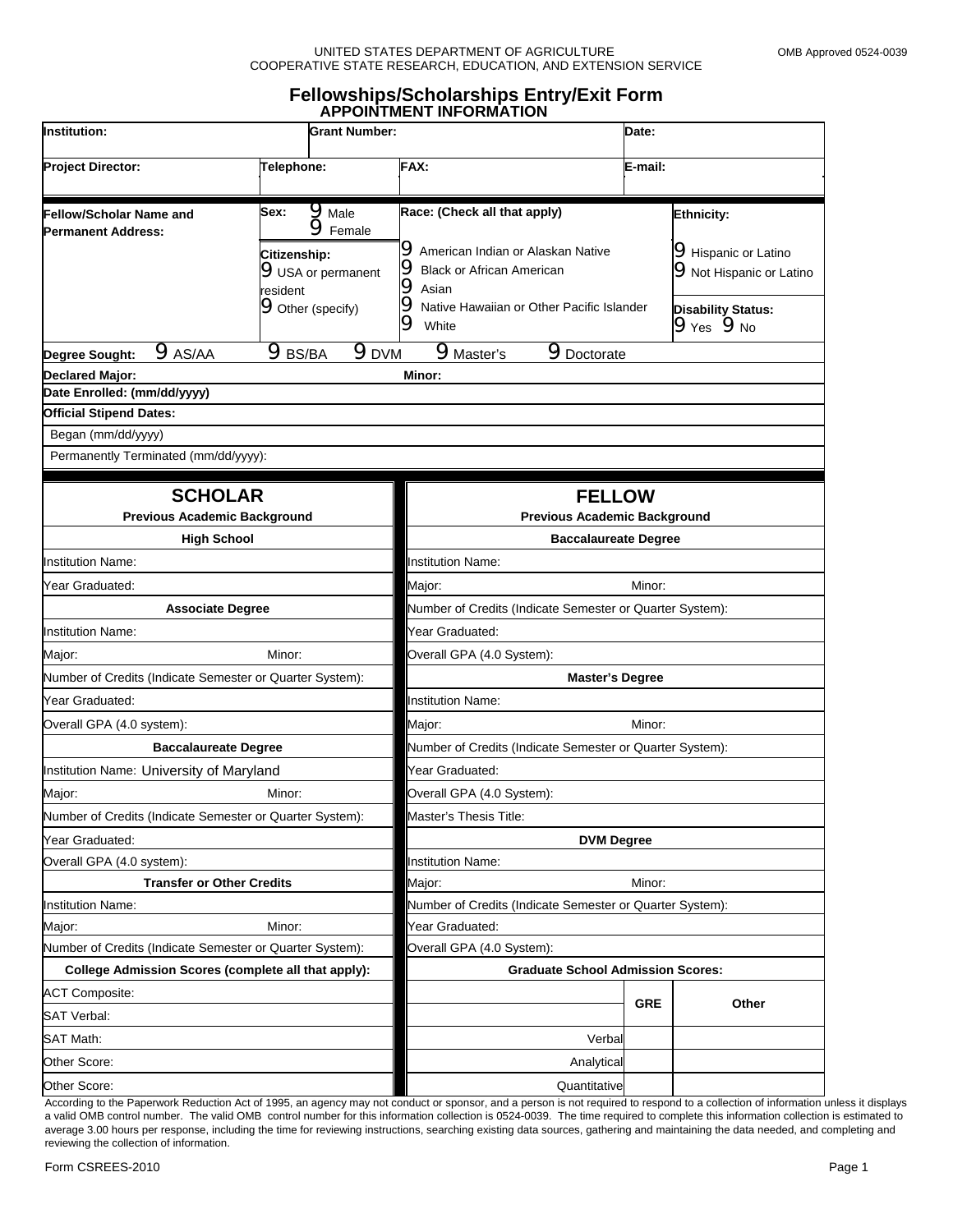## **Fellowships/Scholarships Entry/Exit Form**

### **ANNUAL UPDATE**

| Scholar/Fellow Name:                                |                                                                                           |                   |                                            | Grant No: North State State State State State State State State State State State State State State State State State State State State State State State State State State State State State State State State State State St |                    | Date:                                                                                                                                                                                                                                                                                                                                                                 |
|-----------------------------------------------------|-------------------------------------------------------------------------------------------|-------------------|--------------------------------------------|--------------------------------------------------------------------------------------------------------------------------------------------------------------------------------------------------------------------------------|--------------------|-----------------------------------------------------------------------------------------------------------------------------------------------------------------------------------------------------------------------------------------------------------------------------------------------------------------------------------------------------------------------|
| <b>Degree Sought:</b>                               | $9$ AS/AA                                                                                 | 9B <sub>BSK</sub> | $9$ <sub>DVM</sub>                         | <b>9</b> Master's                                                                                                                                                                                                              | <b>9</b> Doctorate |                                                                                                                                                                                                                                                                                                                                                                       |
|                                                     | <b>SCHOLARS</b>                                                                           |                   |                                            |                                                                                                                                                                                                                                | <b>FELLOWS</b>     |                                                                                                                                                                                                                                                                                                                                                                       |
| <b>Academic Level:</b>                              | <b>9</b> Freshman 9Sophomore                                                              |                   |                                            | <b>Current GPA of Fellow while on USDA Stipend:</b>                                                                                                                                                                            |                    |                                                                                                                                                                                                                                                                                                                                                                       |
|                                                     |                                                                                           |                   | <b>9</b> Junior, Senior 9 Graduate Student | Graduate Major:                                                                                                                                                                                                                |                    | Overall:                                                                                                                                                                                                                                                                                                                                                              |
| GPA of Scholar while on USDA Stipend Support:       |                                                                                           |                   |                                            | <b>Graduate Major:</b>                                                                                                                                                                                                         |                    |                                                                                                                                                                                                                                                                                                                                                                       |
| Overall:                                            |                                                                                           |                   |                                            | Specialization:                                                                                                                                                                                                                |                    |                                                                                                                                                                                                                                                                                                                                                                       |
| Major:<br>Minor:                                    |                                                                                           |                   |                                            | Collateral:                                                                                                                                                                                                                    |                    |                                                                                                                                                                                                                                                                                                                                                                       |
| Other:                                              |                                                                                           |                   |                                            | Thesis/Dissertation Topic:                                                                                                                                                                                                     |                    |                                                                                                                                                                                                                                                                                                                                                                       |
|                                                     | <b>Institutional Financial Support Provided to Scholar</b><br>in Addition to USDA Stipend |                   |                                            |                                                                                                                                                                                                                                |                    |                                                                                                                                                                                                                                                                                                                                                                       |
|                                                     |                                                                                           | Amount            | <b>Period Covered</b>                      | <b>Additional Institution Financial Support Provided:</b>                                                                                                                                                                      |                    |                                                                                                                                                                                                                                                                                                                                                                       |
| Stipend                                             |                                                                                           |                   |                                            | <b>9</b> Teaching Assistantship                                                                                                                                                                                                |                    | <b>9</b> Research Assistantship                                                                                                                                                                                                                                                                                                                                       |
| Scholarship                                         |                                                                                           |                   |                                            | <b>9</b> Grant to Support Research Costs                                                                                                                                                                                       |                    | <b>9</b> Scholarship                                                                                                                                                                                                                                                                                                                                                  |
| <b>Tuition Waiver</b>                               |                                                                                           |                   |                                            | <b>9</b> Other (Explain):                                                                                                                                                                                                      |                    |                                                                                                                                                                                                                                                                                                                                                                       |
| <b>Housing Waiver</b>                               |                                                                                           |                   |                                            |                                                                                                                                                                                                                                |                    |                                                                                                                                                                                                                                                                                                                                                                       |
| Loan                                                |                                                                                           |                   |                                            | Comments:                                                                                                                                                                                                                      |                    |                                                                                                                                                                                                                                                                                                                                                                       |
| Work Study                                          |                                                                                           |                   |                                            |                                                                                                                                                                                                                                |                    |                                                                                                                                                                                                                                                                                                                                                                       |
| Other Support                                       |                                                                                           |                   |                                            |                                                                                                                                                                                                                                |                    |                                                                                                                                                                                                                                                                                                                                                                       |
| Explain Other Support:                              |                                                                                           |                   |                                            |                                                                                                                                                                                                                                |                    |                                                                                                                                                                                                                                                                                                                                                                       |
| Honors/Awards received while in the program (Text): |                                                                                           |                   |                                            | Academic Accomplishments (Fellows should include publications based on graduate research):                                                                                                                                     |                    |                                                                                                                                                                                                                                                                                                                                                                       |
|                                                     |                                                                                           |                   |                                            |                                                                                                                                                                                                                                |                    | According to the Paperwork Reduction Act of 1995, an agency may not conduct or sponsor, and a person is not required to respond to a collection of information unless it displays<br>a valid OMB control number. The valid OMB control number for this information collection is 0524-0039. The time required to complete this information collection is estimated to |

a valid OMB control number. The valid OMB control number for this information collection is 0524-0039. The time required to complete this information collection is estimated to average 3.00 hours per response, including the time for reviewing instructions, searching existing data sources, gathering and maintaining the data needed, and completing and reviewing the collection of information.